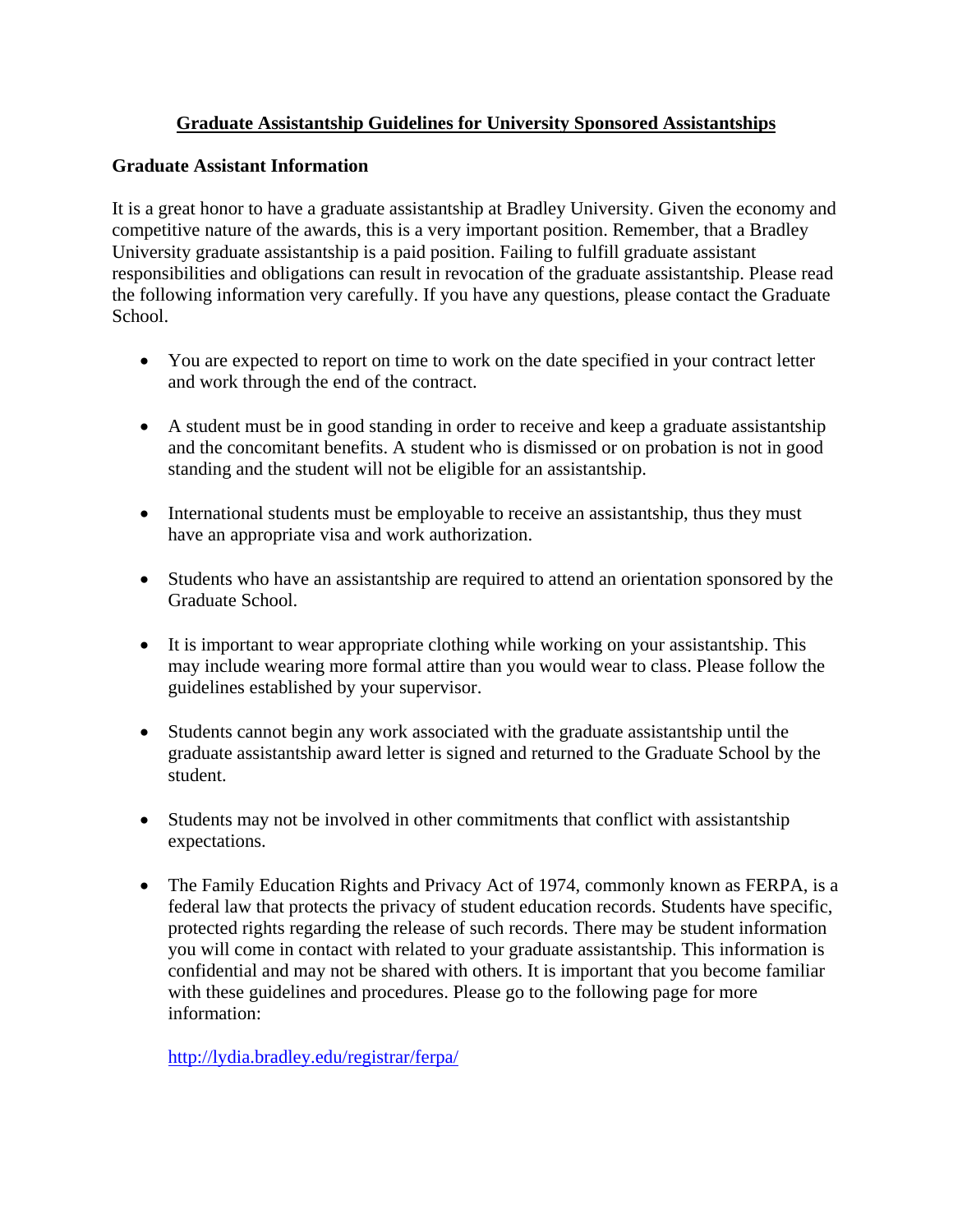- Graduate Assistantships will be awarded yearly; however, evaluations on student performance will be conducted near the end of each semester by the supervisor to decide if students will keep their assistantship or not.
- GA work schedules should follow the same academic calendar as other students (not working on University observed holidays like Fall Break, Thanksgiving, and Spring Break). For partial weeks that include breaks (i.e., Fall Break and Thanksgiving) the supervisor should communicate expectations about hours required to work to the graduate assistant.

### **I. Tuition Remission**

Students who are awarded graduate assistantships for the academic year (Fall and Spring) are expected to enroll each semester, Fall and Spring, for nine credit hours. For example, a student who is awarded eighteen (18) hours of tuition scholarship for the academic year is expected to register for nine (9) hours of classes in the fall semester, followed by nine (9) hours in the spring. A student who is awarded more than eighteen (18) hours of tuition scholarship is expected to register for at least nine (9) hours of classes in each of the fall and spring semesters, with the remainder of the scholarship hours being divided among the fall, spring, interim and/or summer (May-I through Summer II sessions) as determined by the needs and requirements of the academic unit to which they are assigned. Assistantships only pay for courses listed on the student's Program of Study, excluding prerequisites. Exceptions to this must be approved by the Dean of the Graduate School.

Please note that tuition remission policies may differ in those programs where tuition is established for students who are members of a cohort rather than having tuition based on credit hours taken.

#### **II. Definitions of Assistantships**

**A. Academic Year Full-time Assistantship**: An Academic Year Full-time Assistantship commits the sponsor of the assistantship to providing the student a stipend (salary) each semester of the academic year. The stipend (salary) may vary from unit to unit.

It also provides for full-tuition remission (100%) of nine (9) credit hours per semester, with a limit of eighteen (18) credit hours per academic year starting with the fall semester and ending with the following spring semester. A student who is awarded more than eighteen (18) hours of tuition scholarship is expected to register for at least nine (9) hours of classes in each of the fall and spring semesters, with the remainder of the scholarship hours being divided among the fall, spring, interim and/or summer (May I through Summer II sessions) as determined by the needs and requirements of the academic unit to which they are assigned. In return, the student is required to be actively engaged in duties assigned by the sponsoring unit or individual for twenty (20) hours per week during the term of the assistantship. These hours do not include time spent on normal academic course work.

**B. Academic Semester Full-time Assistantship**: Students receiving an Academic Semester Fulltime Assistantship receive the same biweekly stipend payments and must work the same number of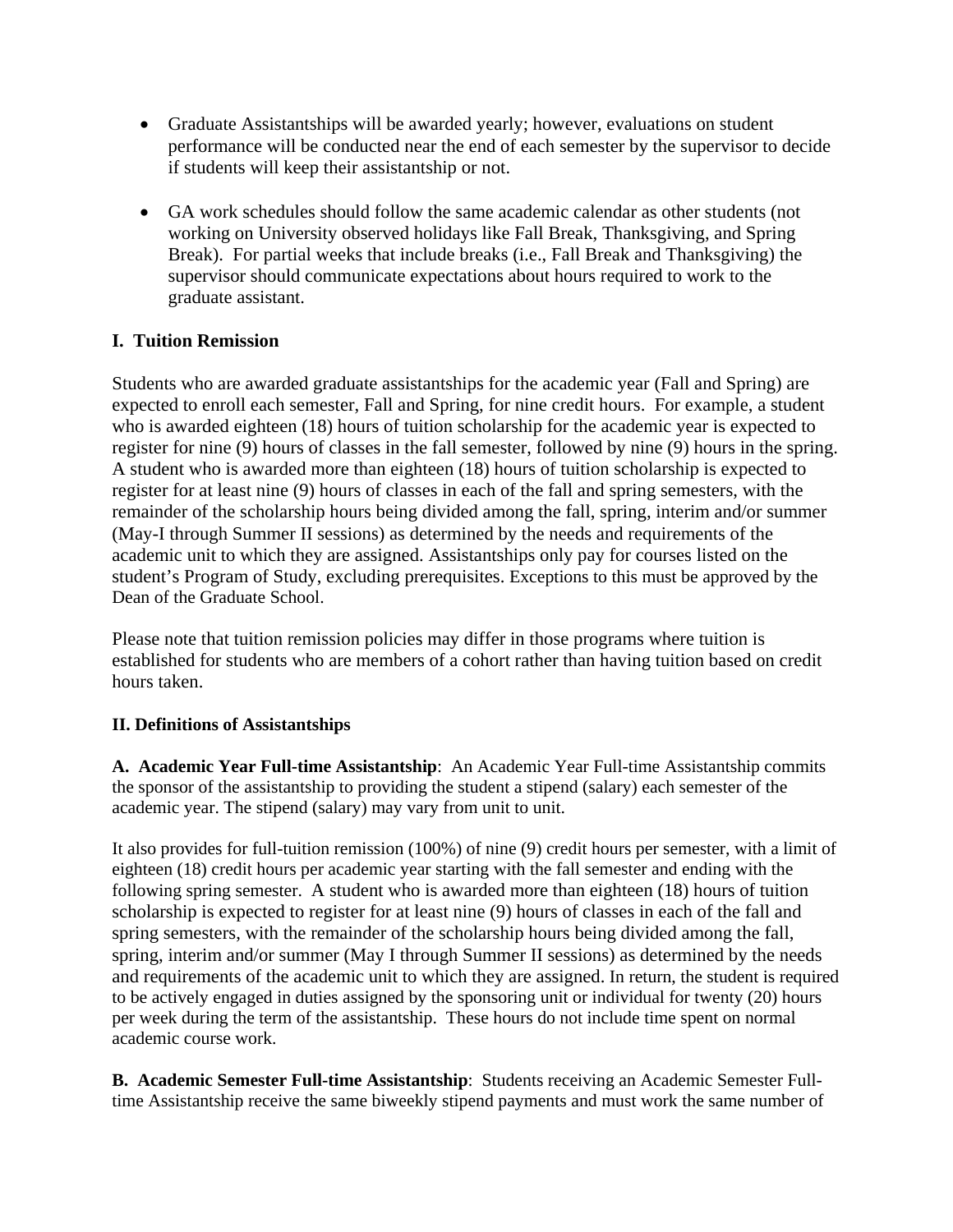hours per week (20) as Academic Year Full-time Assistants. Tuition remission is limited to nine (9) credit hours (9/12 in the case of art students) and must be used during the semester (either Fall or Spring).

It also provides 100% tuition remission for nine (9) (or 9/12 in the case of art students) credit hours per semester. In return, the student is required to be actively engaged in duties assigned by the sponsoring unit or individual for twenty (20) hours per week during the term of the assistantship. These hours do not include time spent on normal academic course work.

**C. Academic Year Part-time Assistantship**: An Academic Year Part-time Assistantship commits the sponsor of the assistantship to providing the student a stipend each semester of the academic year. This may vary from unit to unit.

It also provides for half-tuition remission (50%) of nine (9) credit hours per semester, with a limit of eighteen (18) credit hours per calendar year starting with the fall semester and ending with the following spring semester. A student who is awarded more than eighteen (18) hours of tuition scholarship is expected to register for at least nine (9) hours of classes in each of the fall and spring semesters, with the remainder of the scholarship hours being divided among the fall, spring, interim and/or summer (May I through Summer II sessions) as determined by the needs and requirements of the academic unit to which they are assigned In return, the student is required to be actively engaged in duties assigned by the sponsoring unit or individual for ten (10) hours per week during the term of the assistantship. These hours do not include time spent on normal academic course work.

**D. Academic Semester Part-time Assistantship**: Students receiving an Academic Semester Parttime Assistantship receive the same biweekly stipend payments as Academic Year Part-time Assistants and must work the same number of hours (10) per week. Tuition remission is limited to nine (9) credit hours (9/12 in the case of art students) and must be used during the semester (either Fall or Spring).

It also provides half (50%) tuition remission of up to a maximum of nine (9) (9/12 in the case of art students) credit hours per semester. In return, the student is required to be actively engaged in duties assigned by the sponsoring unit or individual for ten (10) hours per week during the term of the assistantship. These hours do not include time spent on normal academic course work.

### **III**. **Types of Assistantships**

**A. Full-time University Sponsored Assistantship**: these assistantships are fully funded by the University.

**B. Full-time Externally Funded University Sponsored Assistantship**: funding for these assistantships is provided by an external agency but are administered at the discretion of the University.

**C. Full-time Externally Funded by a Sponsored Program Assistantship**: funding for these assistantships is generated through grants from externally funded sponsored programs. The University, in accordance with the agreement between the University and the sponsoring entity, administers these assistantships. Externally funded assistantships that are established as a part of a grant are to be administered through the appropriate campus offices as established by the University. **D. Full-time Shared University and Externally Funded Sponsored Assistantship**: In these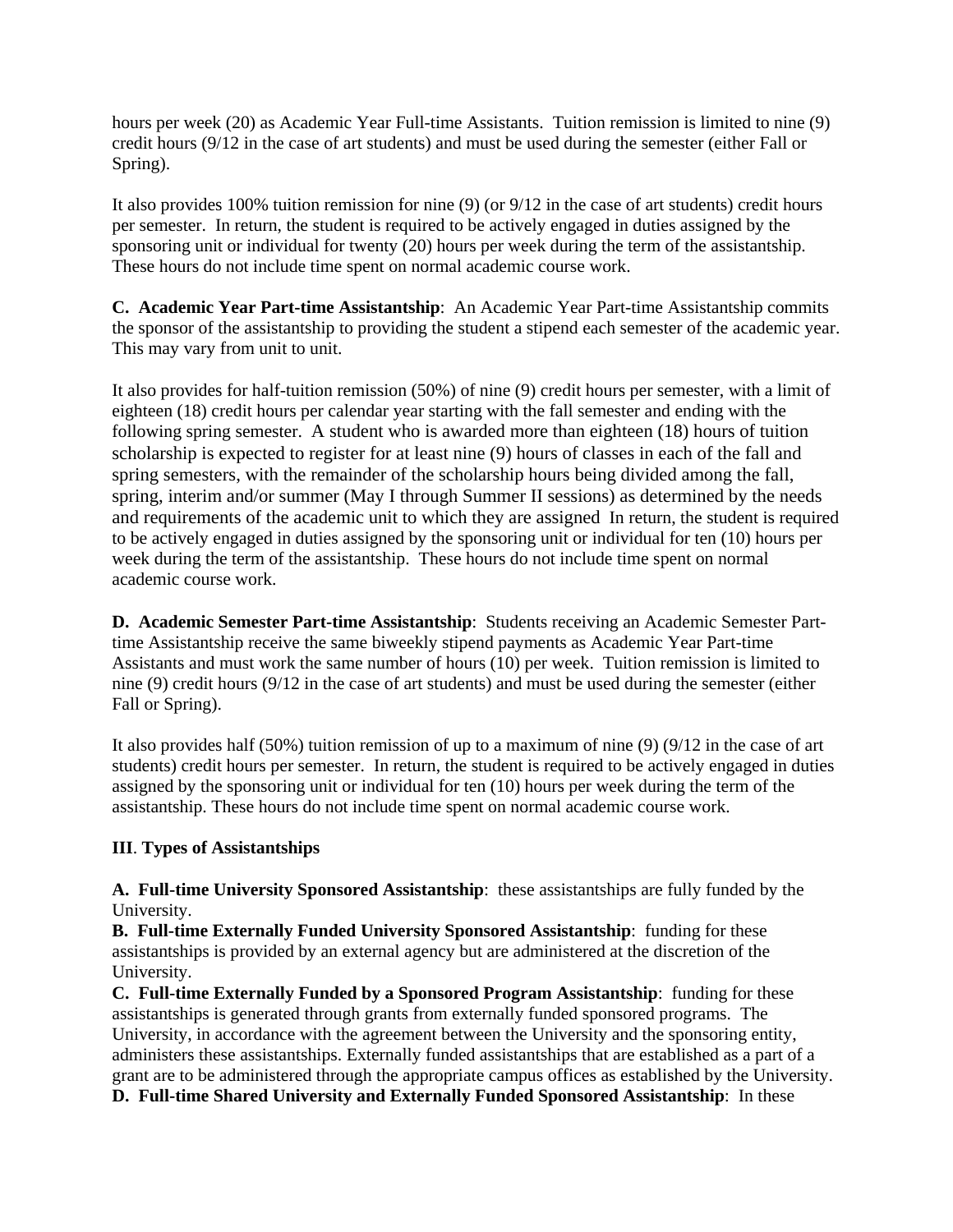instances, money from a sponsored program or other source may be used to supplement funds provided by the University. The University, in accordance with the agreement between the University and the sponsoring entity, administers these assistantships.

**E. Half-time Assistantships** may be any of the types described in A. – D. above.

### **IV. Eligibility Criteria Used in Awarding Initial Assistantships**

**A. Term of Assistantships**. The initial award shall be for the academic year with the following exceptions:

**(1)** Students who will graduate or have completed their course of study in December.

**(2)** Students who have their assistantship terminated for cause.

**B. Enrollment Status**. The student should be enrolled in nine credit hours (plus 6 credit hours during the interim session for FCBA students or 9/12 in the case of MA students).

**C. Admission Status.** The student must be a full-time student admitted unconditionally to a degree program. The initial award shall not be made to students whose admission status is conditional. **D. Reapplying.** Students who apply and do not receive awards will have their applications kept on

file and will be reconsidered in succeeding semesters if positions become available.

**E. Dismissed Students.** Students who have been dismissed and reinstated on probation are not eligible.

**F. Probationary Status.** Students on probation are not eligible until the probationary status is removed.

**G. Grade Requirements.** Students must have and maintain a grade point average of 3.0 on the 4.0 scale.

**H. Enrollment Requirements.** Students must be enrolled for nine (9) credit hours per semester. Students having IN/IP contracts to complete may not count these hours as enrolled hours. In the student's last semester, he or she may enroll for three (3) to nine (9) hours. If a student's courses end prior to the end of the semester they are still required to work the number of hours stipulated in their contract until the end date listed. If a student is enrolled in their last semester for zero (0) to two (2) hours, he or she is not eligible to receive an assistantship award for that semester.

**I. Approval Signatures.** The assignment of assistantships to individual students must have the approval of the Graduate Program Coordinator, Chair/Director of the unit, Dean of the College, Dean of the Graduate School and Principal Investigator and Controller's office where applicable.

The Recommendation Form must be signed and submitted to and approved by the Graduate School. Students awarded a Graduate Assistantship will receive a letter designated as a contract. This letter must be signed by the student and returned to the Graduate School within two weeks of the date of the letter before work can begin.

# **V. Criteria Used in Renewing Assistantships**

**A. Student Renewal Responsibility.** Graduate Student Assistantships are not guaranteed from year to year. At the end of the award date to receive another assistantship the student should check with the department/unit they are working for regarding renewal policies and procedures.

**B. Renewal Supervisor Recommendation.** The department/unit must submit a new Recommendation Form for Graduate Assistantships to the Graduate School in order to renew an assistantship for another year or semester.

**C. Students with IN or IP Grades.** Students having an IP or IN on their record must have a